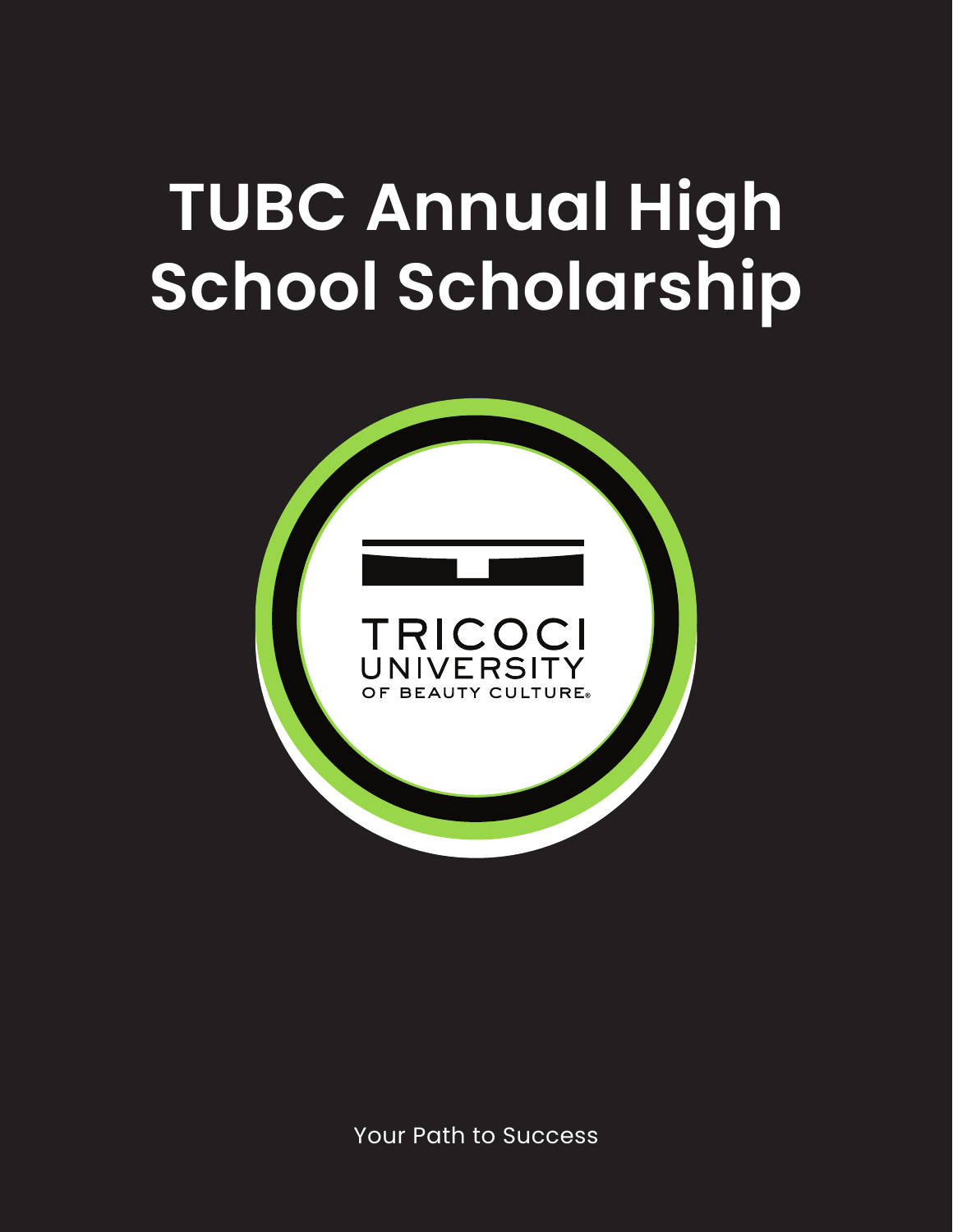

*Tricoci University of Beauty Culture is proud to offer a scholarship opportunity for our recent high school graduates. One (1) student per Tricoci University campus will be rewarded \$2,000 to help fund their Tricoci education and come closer to becoming a licensed professional in the beauty industry. Applications are accepted from April 1st to May 1st, and winners will be announced on May 31, 2021. Applications details are listed below.*

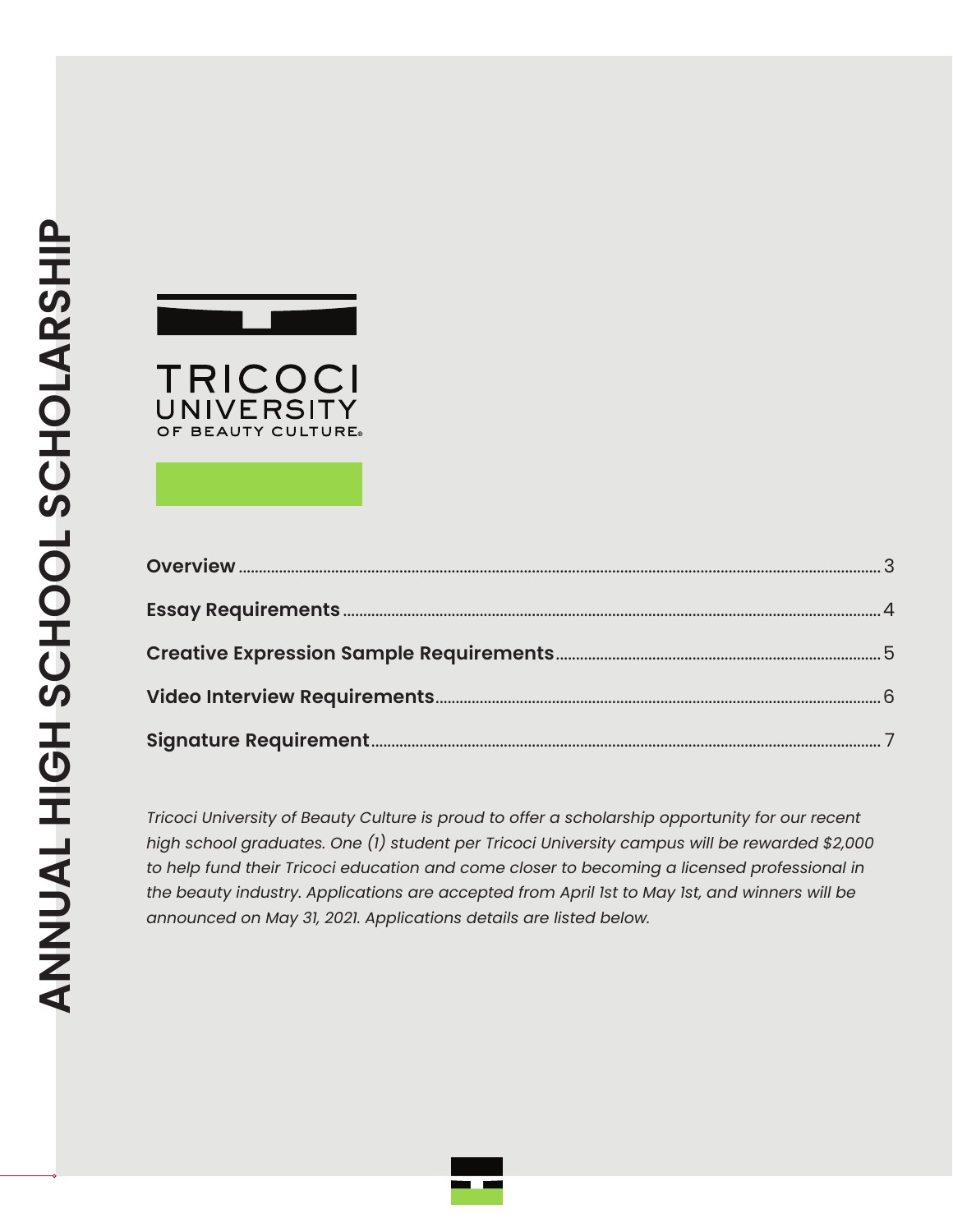# **SELECTION CRITERIA**

- Student must be currently enrolled in, or have completed a conditional acceptance agreement for one of the Tricoci University 2021 Program starts (June 2021-December 2021). Student must start school by the end of December 2021.
- Student's high school graduation date must be within 2021.
- Student must complete *all* application requirements and submit their application on or before May 1, 2021.

# **APPLICATION REQUIREMENTS**

- Please use this document as a guide for your application. Any additional documents can be attached to your final email submission. All application requirements should be sent to TUBCscholarship@tricociuniversity.edu.
- The subject of the email submission should be as follows: **[Last Name, First Name] High School Scholarship [Campus Name]** (ex. Smith, Jane High School Scholarship Chicago Northwest Campus).
- 1. Applicants must answer the following question in 500 words or less: "As a professional in the beauty industry, how will you break the stigma of what society defines as beautiful?"
- 2.Applicants must include a visual representation of the applicants artistic and/or creative expression.
- 3.Applicants must include a 4-5 minute video answering the following:
	- *Applicant's name, High School name, Tricoci Campus, and program of acceptance (i.e. cosmetology, barber, esthetics, or nail technology).*
	- *Who or what has inspired you to pursue a career in the beauty industry?*
	- *What are your short-term and/ or long-term career goals?*
	- *How will receiving this scholarship benefit you?*

4.Applicants should read and sign/date the final page of the application.

*All application materials should be submitted to TUBCscholarship@tricociuniversity.edu no later than 11:59pm CT May 1, 2021. Eligibility and award is conditional based on high school graduation and program acceptance status.*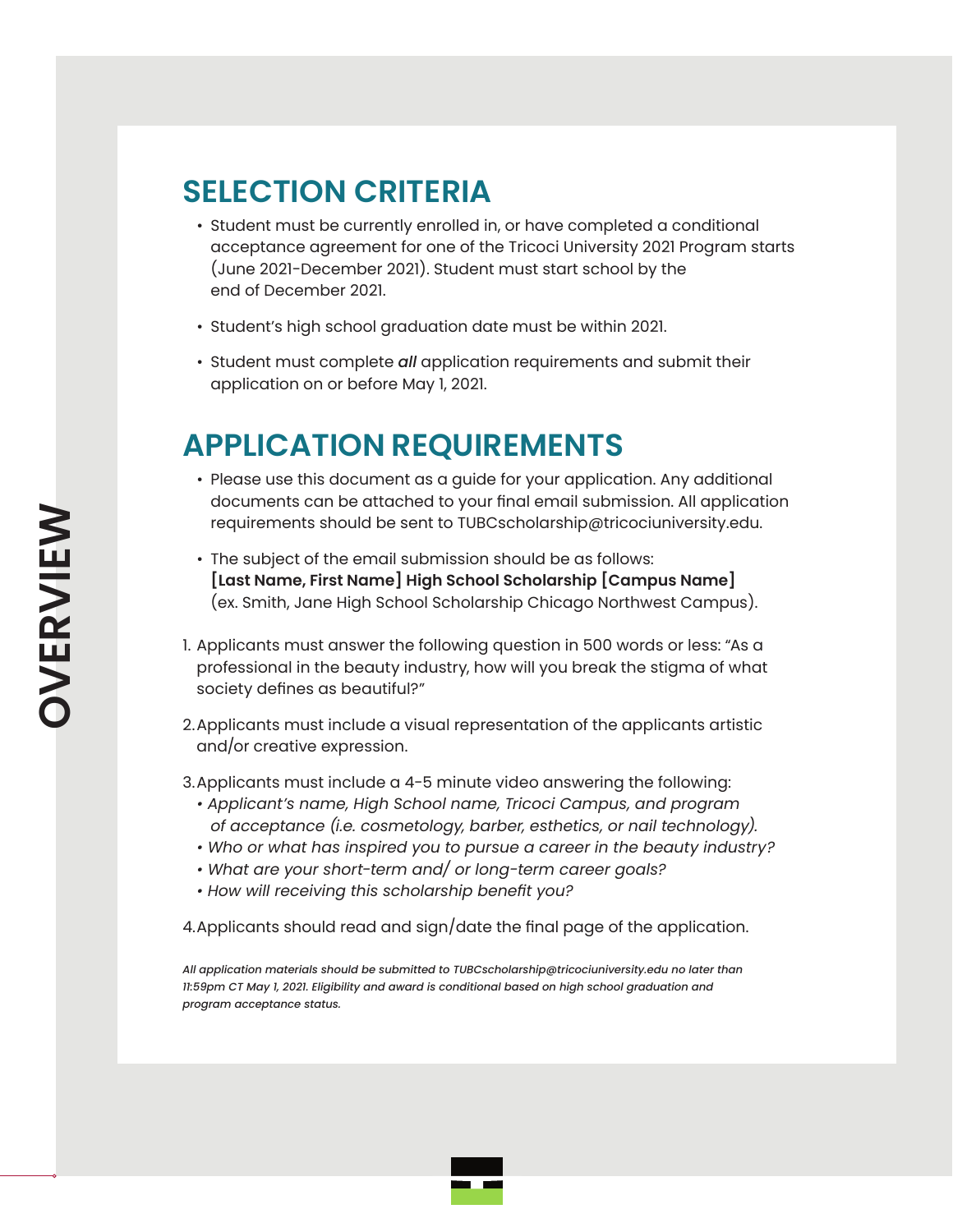### **Essays should be written using 12pt font and be 500 words or less.**

Please save your essay as a pdf documents using the following file name:

**[Last Name, First Name] High School Scholarship Essay [Campus Name]** (ex. Smith, Jane High School Scholarship Essay Chicago Northwest Campus)

In 500 words or less, please respond to the following question:

**As a professional in the beauty industry, how will you break the stigma of what society defines as beautiful?**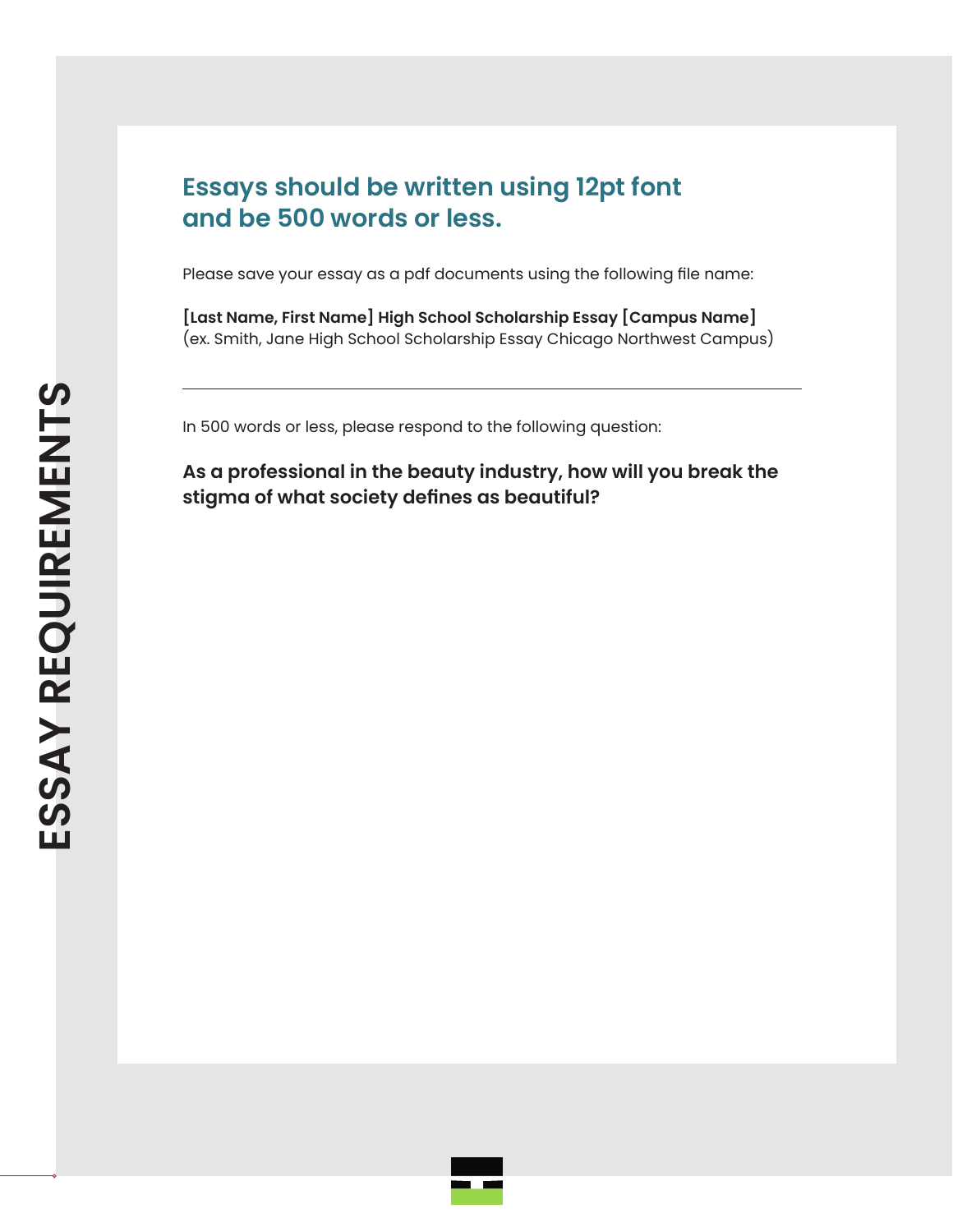## **Applicants must include a visual representation of the applicants artistic and/or creative expression with a brief description.**

Applicants can interpret this requirement as they choose, but some examples include, but are not limited to:

- Artwork done by the applicant.
- Pictures of makeup, nails and/or hair done by the applicant.
- A video of musical or spoken expression (poetry, music, dance, etc.) done by the applicant.

Attach any documents, videos, sound clips, etc. to your final submission email. Please save your files using the following file name:

#### **[Last Name, First Name] High School Scholarship Creative Expression [Campus Name]**

*(ex. Smith, Jane High School Scholarship Creative Expression Chicago Northwest Campus)*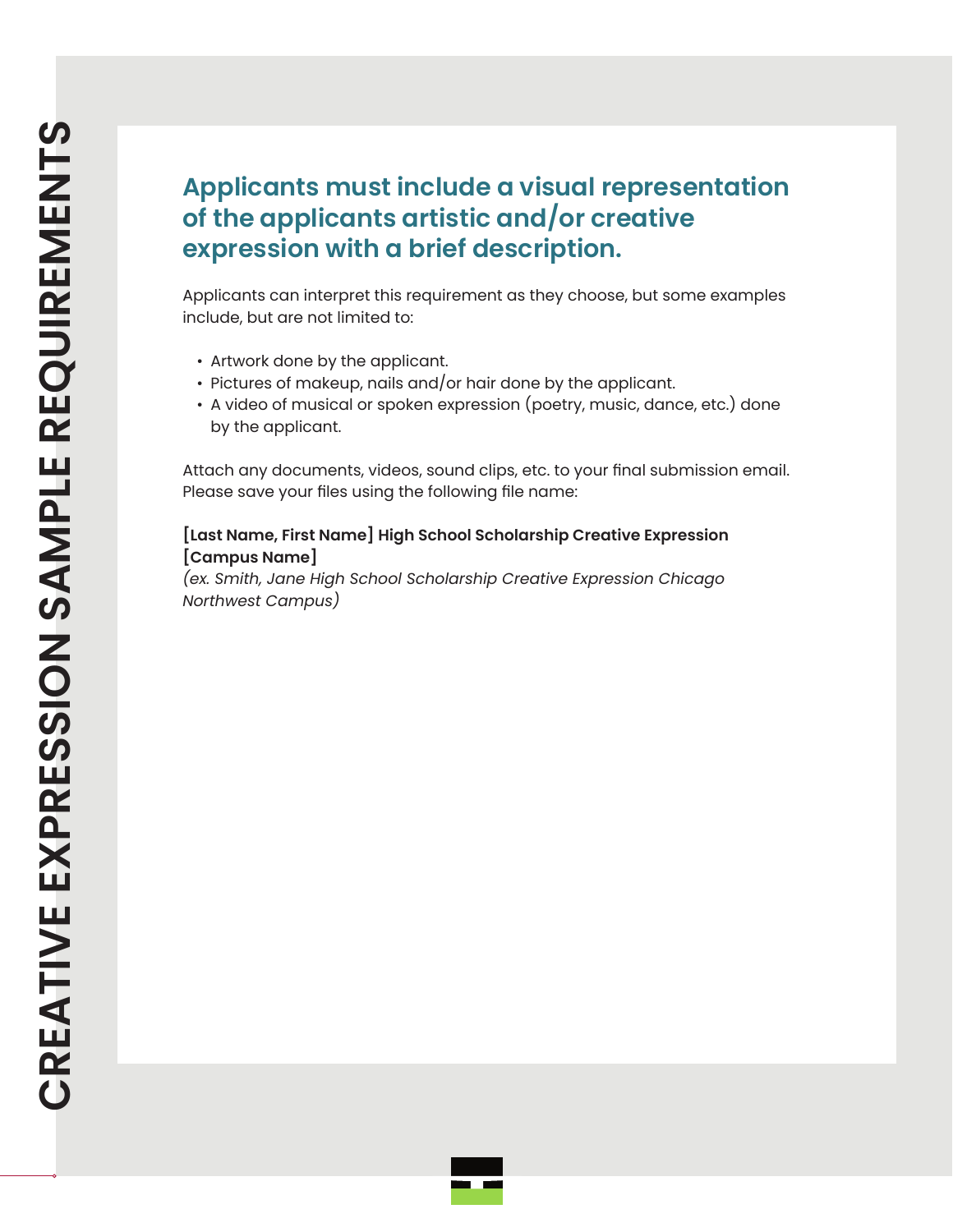### **Applicants must include video answering the following questions. Videos should be no more than 5 minutes long.**

#### **All questions must be answered in the video in order to be considered:**

- Applicant's name, High School name, Tricoci Campus, and program of acceptance (i.e. cosmetology, barber, esthetics, or nail technology).
- Who or what has inspired you to pursue a career in the beauty industry?
- What are your short-term and/ or long-term career goals?
- How will receiving this scholarship benefit you?

Please attach the video in .mpeg4 or .mov format to your application email. Please save your files using the following file name:

#### **[Last Name, First Name] High School Scholarship Video Interview [Campus Name]**

*(ex. Smith, Jane High School Scholarship Video Interview Chicago Northwest Campus).*

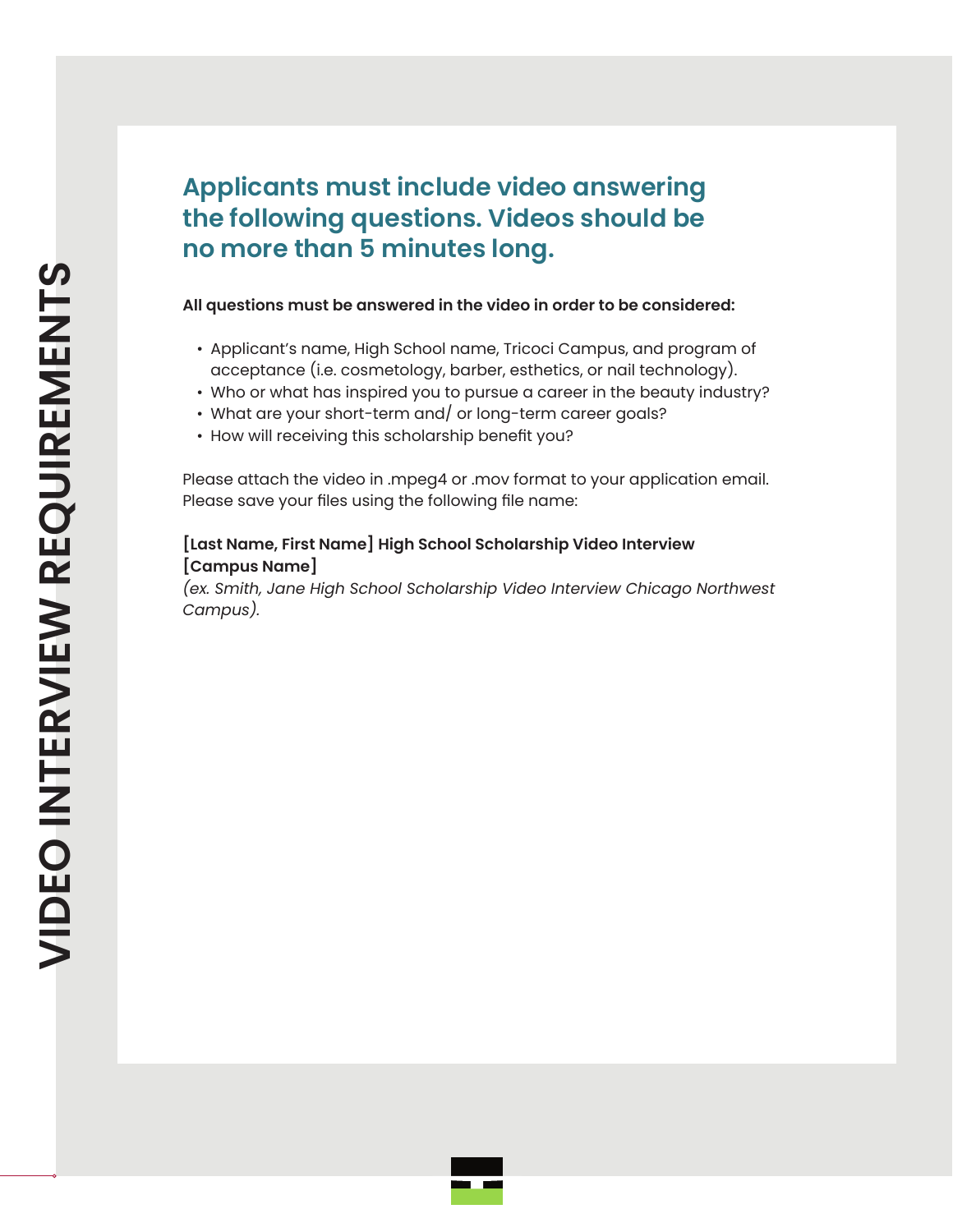### **The prospective scholarship candidate will read below.**

I understand the following:

- 1. That I must have completed an interview with an admissions advisor prior to completion of this application.
- 2.That all money will be applied directly to my financial aid package to assist with my tuition in the event I am awarded the scholarship.
- 3.That any questions I have regarding the scholarship may be answered by my admissions advisor.
- 4.That I have read the above items and understand my responsibility.

**SIGNATURE** 

DATE

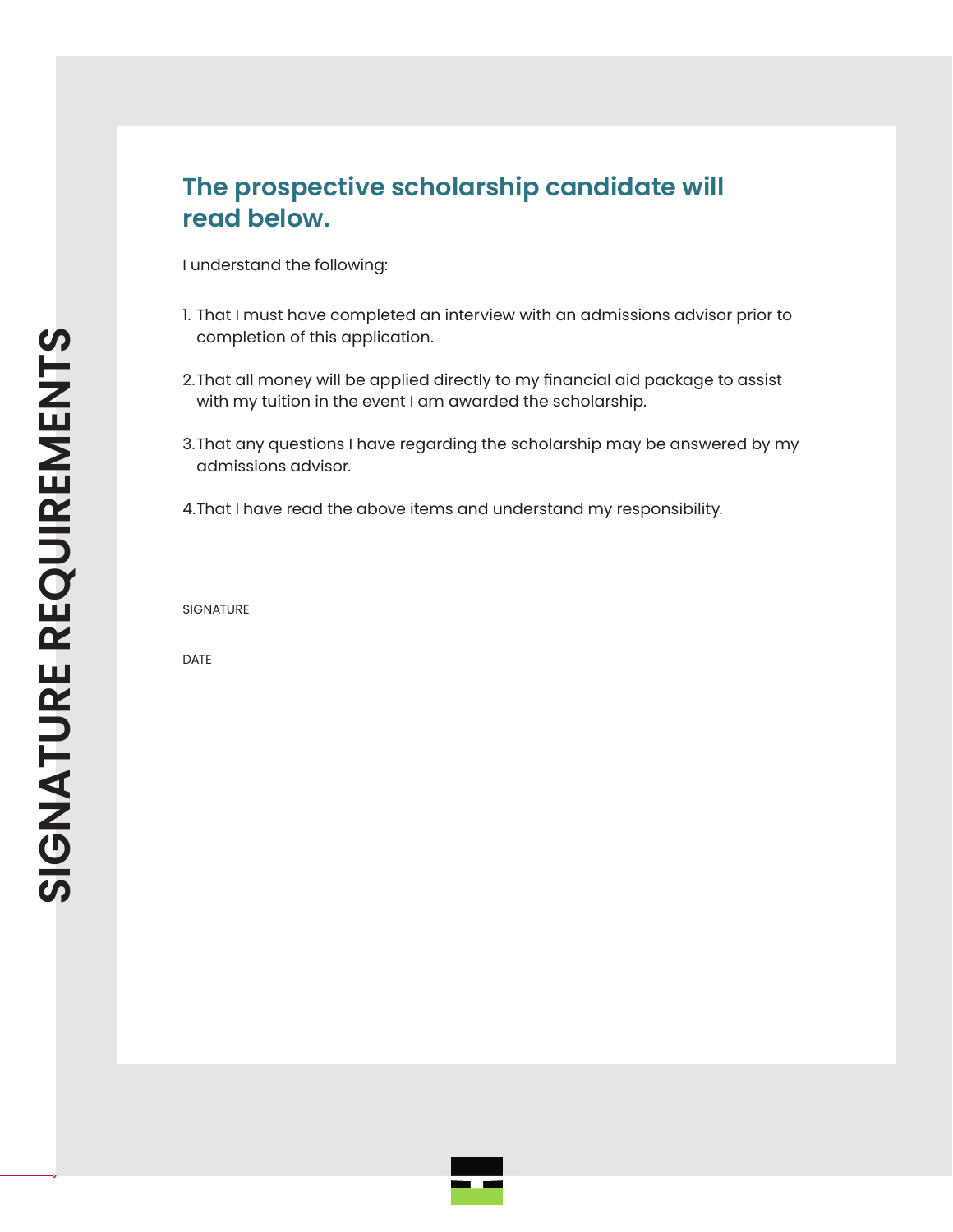

# **TEACH**

We are here to inspire and train current and future beauty professionals. We embrace lifelong learning and invest in developing our students and teammates.



# **UNITY**

We celebrate our differences and recognize the beauty in diversity with love within our communities.



# **BE ACCOUNTABLE**

We take ownership in our actions and attitude.



# **COMMITMENT**

We are passionately committed to providing the best education and being the University of choice.